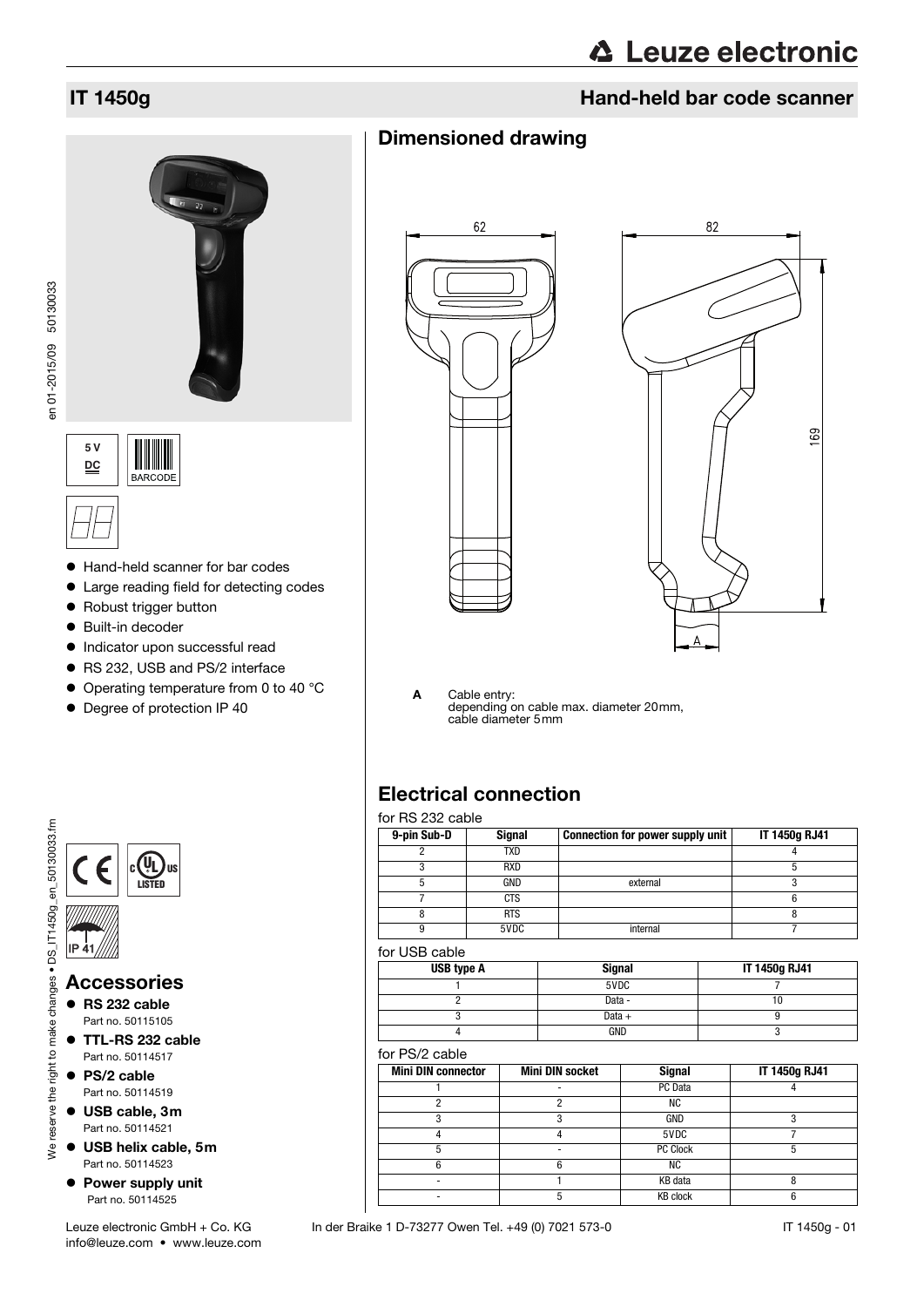## IT 1450g

### **Tables**

## **Specifications**

Electrical data Operating voltage U<sub>B</sub> 5VDC<br>
Power consumption max. 2W Power consumption

**Interfaces**<br>Interface type

**Types of codes**<br>Bar codes

# **Optical data**<br>Optical system

**Mechanical data**<br>Housing Housing UL94V0 straight<br>Weight Meight 2001

### Environmental data

Ambient temp. (operation) 0°C … +40°C Ambient temp. (storage) -40°C … +60°C Degree of protection<br>Certifications

## Reading field

Interface type **Interface type** RS 232, PS/2 and USB<br>Trigger Trigger and USB Trigger via button or serial command

Bar codes 2/5 Interleaved, Code 39, Code 128, Code 93, Codabar, UPC/EAN, GS1 Databar, Codablock

Optical system  $\overline{O}$  Area Imager 640px x 480px<br>Contrast Contrast 35% (black/white) Contrast 35% (black/white)<br>
Light source integrated diffuse Light source<br>
Light source integrated diffuse LED 630nm<br>
Reading distance integrated diffuse LED 630nm<br>
Reading distance integrated diffuse LED 630nm Reading distance 37 ... 260mm (UPC 100%)<br>Reading angle 37 ... 260mm (UPC 100%)<br>various tilt and rotational a various tilt and rotational angles up to 70°

Weight approx. 130g (without cable)<br>Dimensions approx. 130g (without cable) Dimensions 169x82x62mm<br>Shock resistance 30 falls from a h 30 falls from a height of 1.5m

Ambient temp. (operation)<br>
Ambient temp. (storage)<br>
Relative humidity<br>
Degree of protection<br>
Degree of protection<br>
Degree of protection<br>
Degree of protection<br>
Degree of protection<br>
Degree of protection<br>
Degree of protectio Certifications IEC 60950-1 (US-20771-UL)

### **IT 1450g**



depending on the bar code module

### Order guide

| Hand-held reader for bar codes (Standard Range) |                                             | Part no. |
|-------------------------------------------------|---------------------------------------------|----------|
| IT 1450g 1D-2                                   | IT 1450g with RS 232, KBW and USB interface | 50130504 |

### Remarks

### **Operate in accordance with intended use!**

- $\frac{1}{2}$  The product may only be put into
- operation by competent persons.  $\%$  Only use the product in accor-
- dance with the intended use.

Ergonomically shaped handheld scanner with integrated decoder for bar codes.

Data transmission via configurable RS 232 interface.

Or keyboard-wedge operation via PS/2 or USB interface.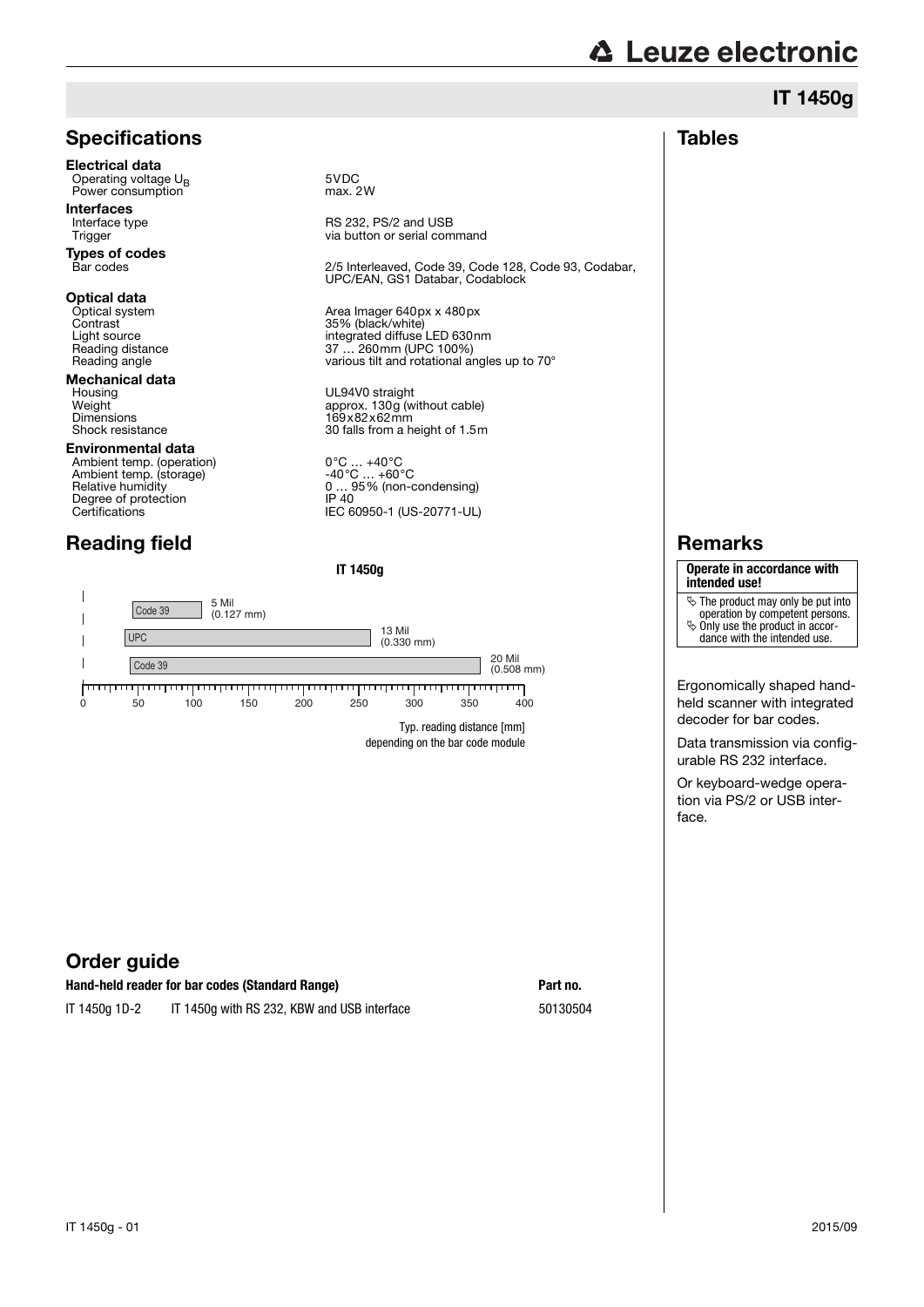## IT 1450g Hand-held bar code scanner

### Switching off the computer

Information on switching off and shutting down the connected computer - which must always be performed before connecting peripheral devices, such as a scanner - can be found in the appropriate operating instructions for your computer.

## Connecting the IT 1450g

The individual steps for installing the cable on the scanner are shown in the adjacent figure, which are described below.

- 1.To secure the interface cable to the scanner, proceed as follows: plug the RJ 41 connector into the socket on the bottom of the handheld scanner.
- 2.Connect the interface cable to the appropriate connection socket on the computer.
- 3.You may need a power supply unit for supplying voltage; alternatively, you can use a cable which supplies voltage from the computer system. Use the pin assignments (see "Electrical connection" on page 1) to select the appropriate cable for your application.
- 4.Connect the power supply unit to the power socket (not necessary if voltage is supplied from the computer).
- 5.Use the code for the respective application to configure the hand-held scanner, see chapter "Parameterization".
- 6.Check the operational readiness of the scanner by pointing the scanning surface towards a flat surface and pulling the trigger. A red target line should now be visible. Now scan a sample label. The scanner emits an audible signal to confirm that the label has been read; if necessary, the data is now passed on to the computer.

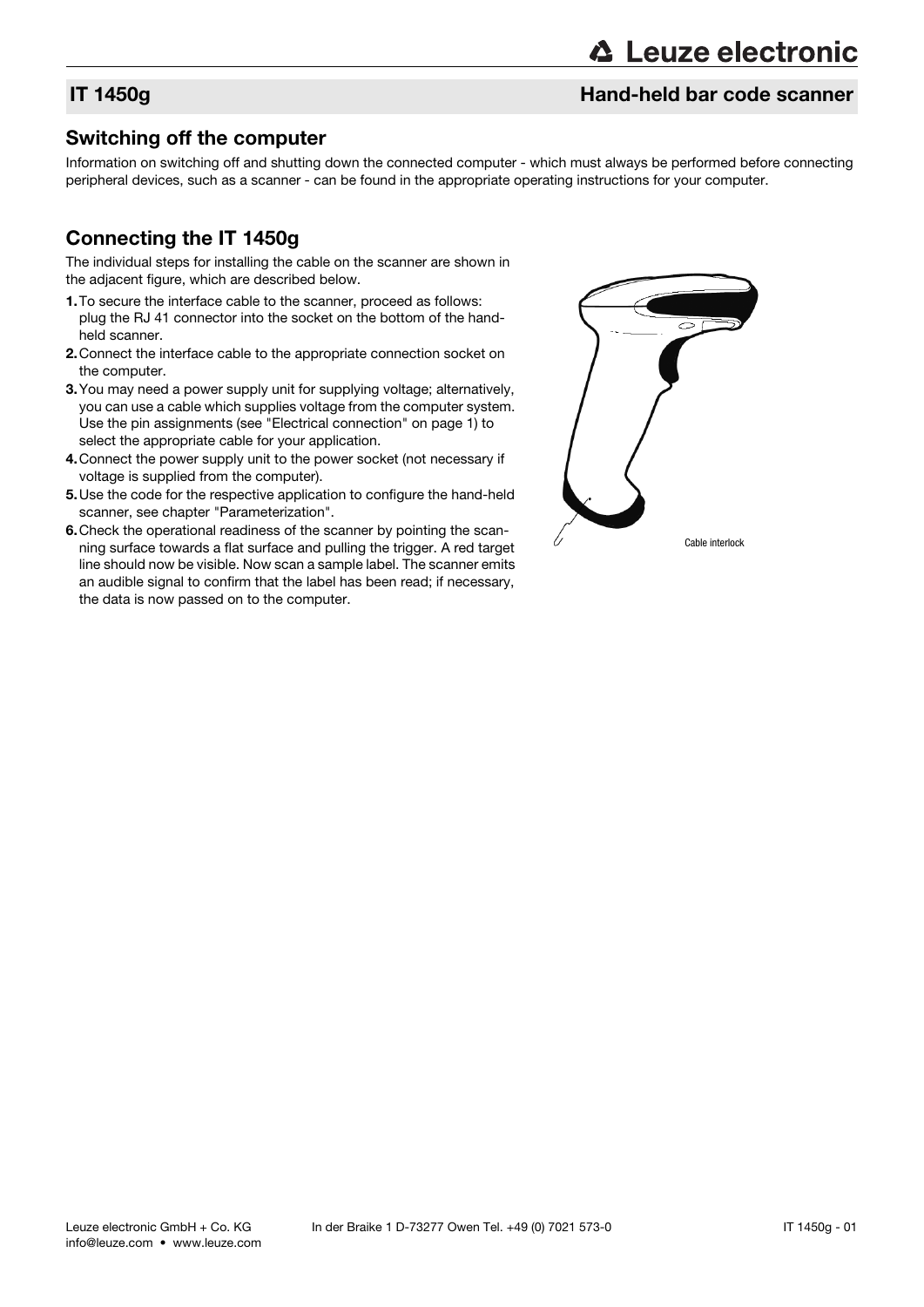## IT 1450g

## Parameterization

The hand-held scanner can always be configured using bar codes. To do this, the bar code must first be selected on the package insert and then the trigger actuated in order to read the code. The configuration is then immediately accepted and executed.

Several of the most important configurations are listed in the following.

A second option is to configure the hand-held scanner with the USB and RS 232 interfaces with the aid of the EZ Config PC program. You can download and install this program from our homepage at www.leuze.com. The program can be used to make settings and transfer them to the hand-held scanner. The configuration can also be stored so that it can be reused at a later time.

More information can also be found in the user's guide.

The standard applications are described and summarized below.



### Notice!

Additional information on the device and short instructions can be found on the Internet at www.leuze.com.

## Resetting the IT 1450g to factory settings

To reset all parameters to factory settings, scan the adjacent bar code.



Attention! All settings are lost!!!



You may then continue making settings or operation of the device.

### **Trigger**

To activate the read process, a trigger signal is to be sent via the serial RS 232 interface or USB interface (COM port emulation only). The command is to be sent at the set baud rate, parity, and data and stop bits.

The command for activation is: **SYN T CR** ASCII decimal values: 022; 084; 013

To cancel read readiness, send a deactivation.

The command for deactivation is: **SYN U CR** ASCII decimal values: 022; 085; 013

Following a successful read operation, the hand-held scanner deactivates itself.

The second option is activation via the built-in trigger button.

### Configuration for the Leuze standard protocol

Scan the adjacent 2D-code.

The hand-held scanner is set to the following transmission parameters: RS 232 transmission with 9,600 baud, 8 data bits, 1 stop bit, no parity, prefix <STX>, postfixes <CR><LF>.

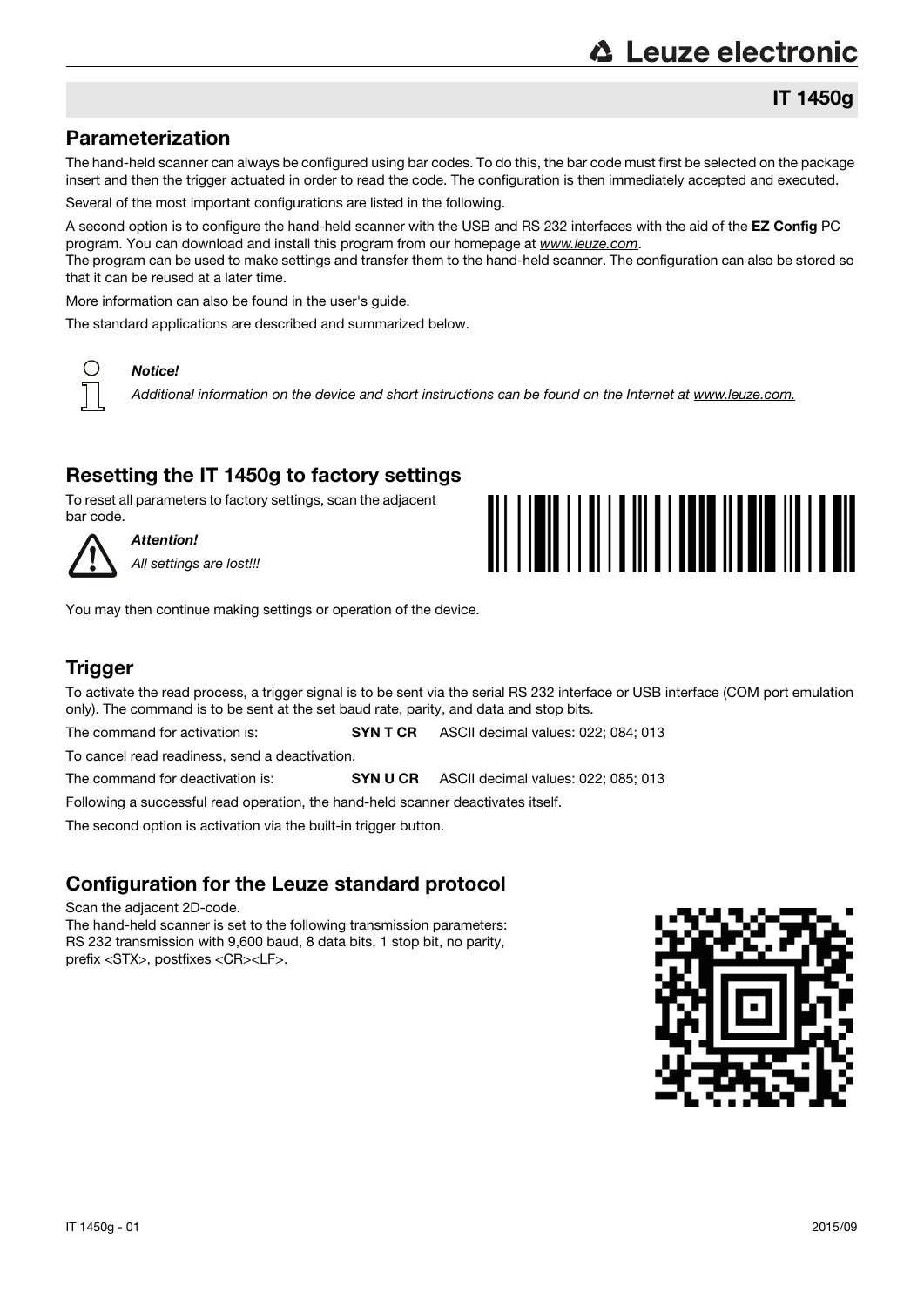## IT 1450g Hand-held bar code scanner

### Connecting the IT 1450g to the serial interface

With voltage supply via PIN 9

### Required parts:

1x IT 1450g 1D-2 1x 50114517 TTL RS 232 cable



### With voltage supply via power supply unit

Required parts:

| 1x          | IT 1450g 1D-2     |
|-------------|-------------------|
| 1x 50114517 | TTL RS 232 cable  |
| 1x 50114525 | Power supply unit |



### Procedure:

- 1.Switch off the PC.
- 2.Connect the interface cable to a free COM port (RS 232) on the computer, to the hand-held scanner as well as to the power supply unit.
- 3.Switch the PC back on.
- 4.Scan the adjacent bar code. The hand-held scanner is set to the following transmission parameters:
- RS 232 transmission with 9,600 baud, 8 data bits, 1 stop bit, no parity, postfixes <CR><LF>.
- 5.If necessary, adjust the transmission parameters of the used COM port to those of the hand-held scanner.



### Attention!

We recommend connecting the hand-held scanner directly to a PC or to the MA 21 or MA 41... connection units. If connecting to other components, please note that a voltage level range of -12 ... +12V is maintained on the data lines!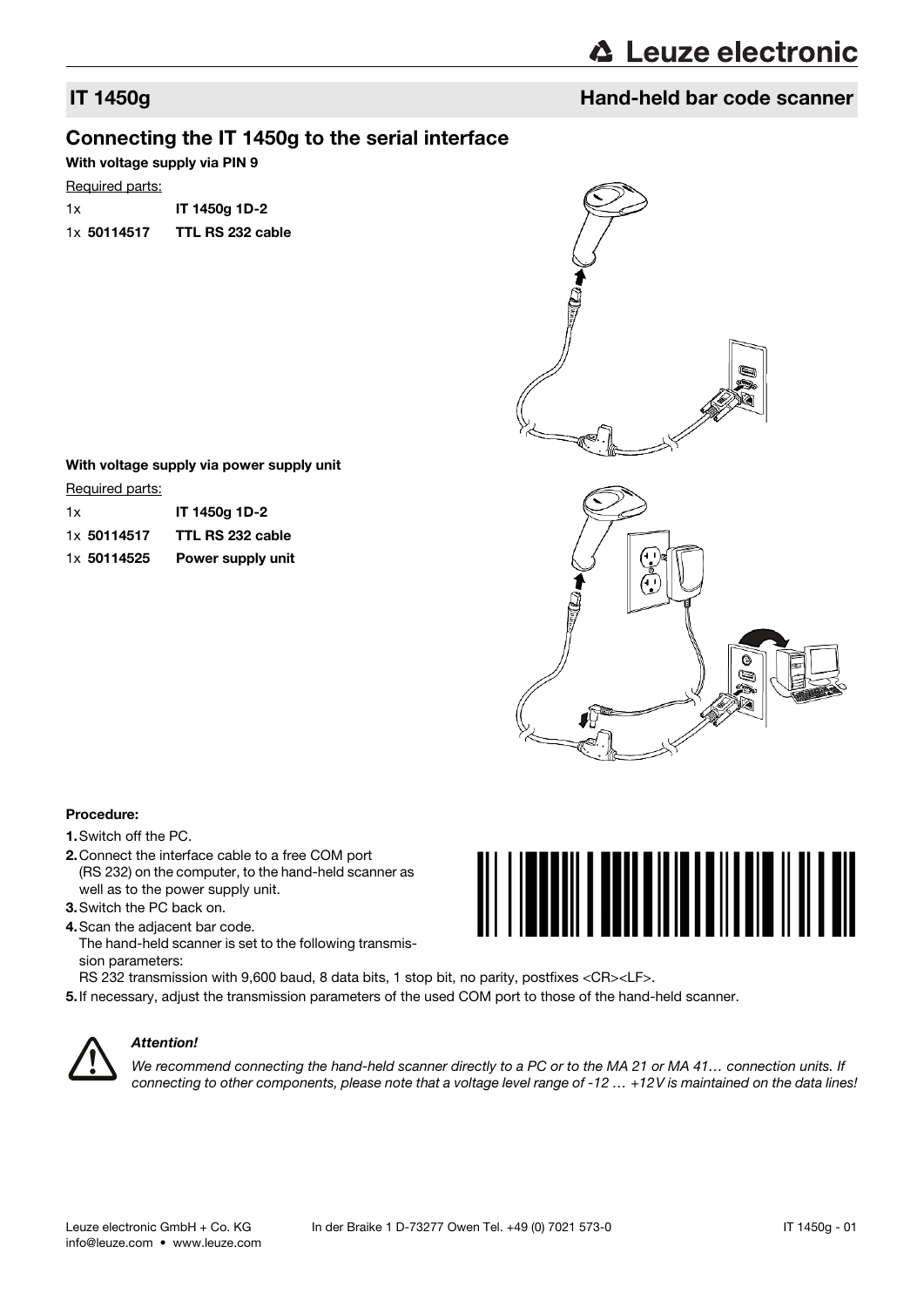## IT 1450g

## Connecting the IT 1450g to the MA 2xxi

### Required parts:

- 1x IT 1450g 1D-2
- 1x 50115105 RS 232 cable
- 1x 50113397 KB JST-HS-300
- 1x Connection unit MA 2xxi for the respective fieldbus system:
- 50112893 MA 204i for PROFIBUS or
- **50112892 MA 208i for Ethernet or<br>50112891 MA 248i for PROFINET**
- MA 248i for PROFINET

### Procedure:

- 1.Insert the KB JST-HS-300 cable into the MA 2xxi.
- 2.Connect the interface cable to cable
- KB JST-HS-300.
- 3.Scan the adjacent 2D code.

The hand-held scanner is set to the following transmission parameters: RS 232 transmission with 9600 baud, 8 data bits, 1 stop bit, no parity, postfixes <CR><LF>.

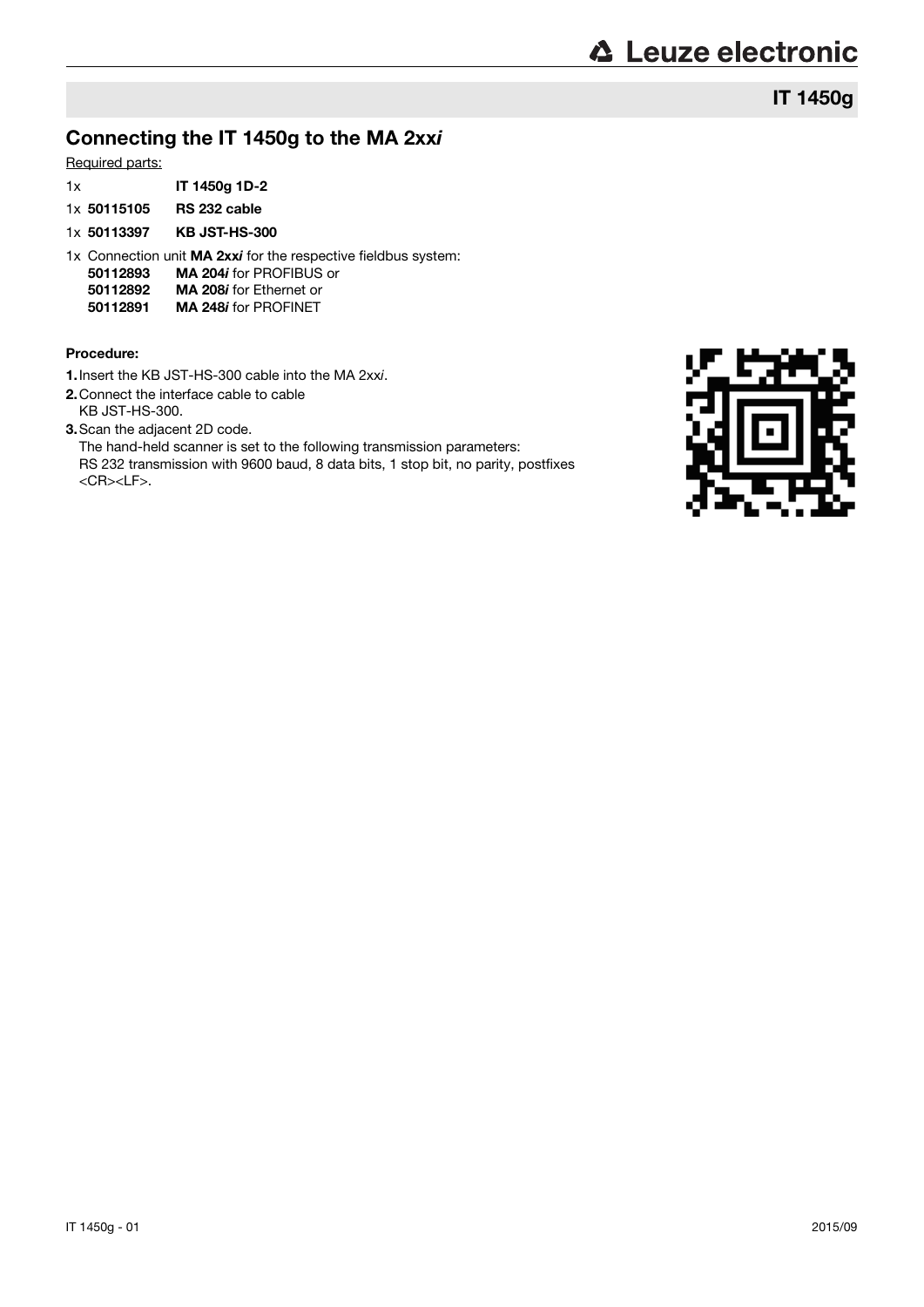## **IT 1450g Hand-held bar code scanner**

## Connecting the IT 1450g to the PS/2 interface

The operation of the IT 1450g in keyboard emulation mode is described in this section. With this operating mode, a PC keyboard is emulated. The read data are written directly into the currently activated program. The data can thereby be further processed in all standard programs.

### Required parts:

1x IT 1450g 1D-2 1x 50114519 PS/2 cable

### Procedure:

- 1.Switch off the PC.
- 2.Disconnect the keyboard.
- 3.Plug in the IT 1450g hand-held scanner between the keyboard and the PC.
- 4.Switch the PC back on.
- 5.Scan the 2D code shown below.



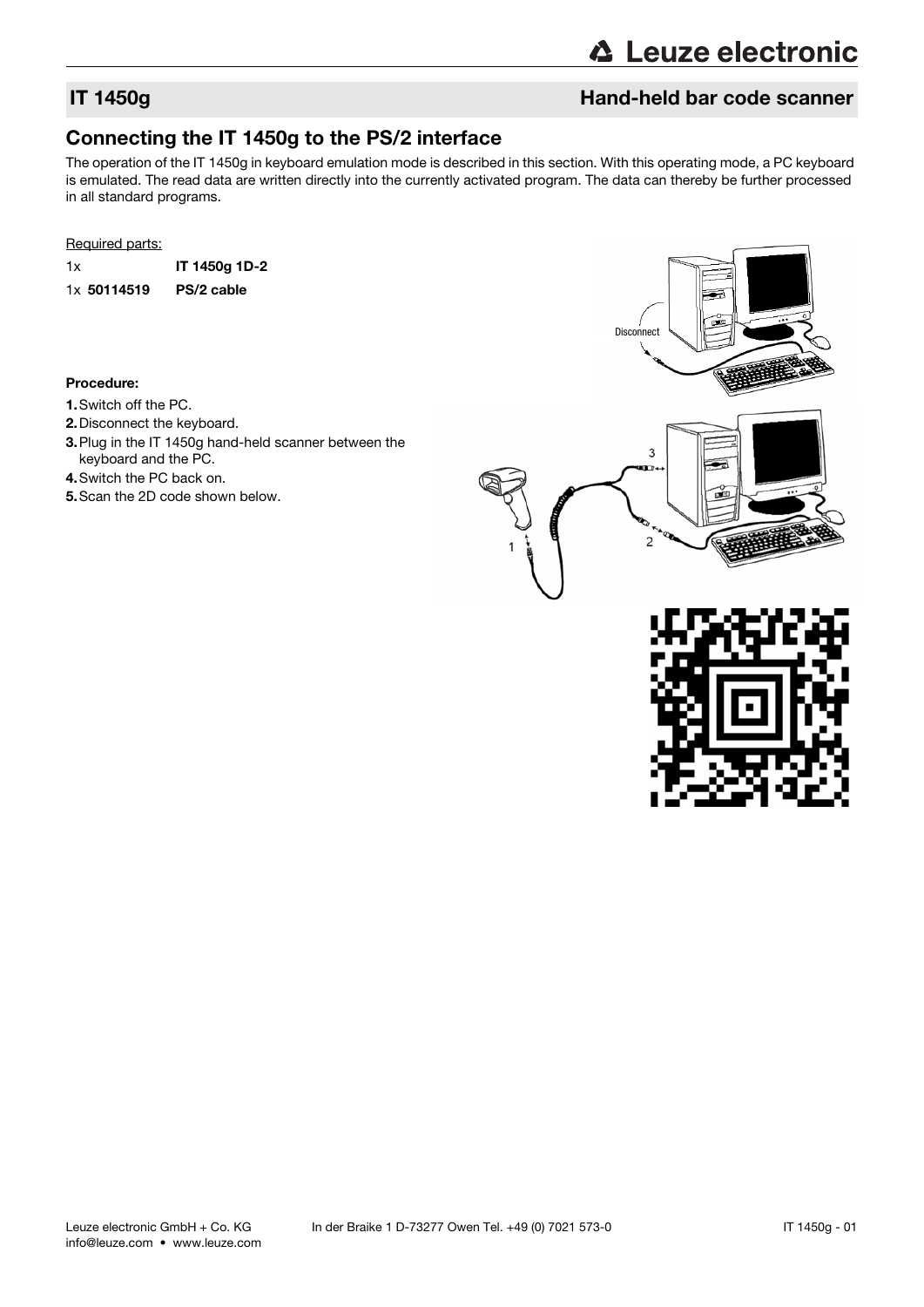## IT 1450g

## Connecting the IT 1450g to the USB interface (keyboard emulation)

The operation of the IT 1450g in keyboard emulation mode on a USB port is described in this section. With this operating mode, a PC keyboard is emulated. The read data are written directly into the currently activated program. The data can thereby be further processed in all standard programs.

### Required parts:

- 1x IT 1450g 1D-2 1x 50114521 KB USB-1 IT190x (3m, straight) or
- 1x 50114523 KB USB-2 IT190x (5m, spiral)

### Procedure:

- 1.Plug the IT 1450g hand-held scanner into a free USB port.
- 2.The scanner acknowledges this connection with a beep.

3.Scan the 2D code shown below.



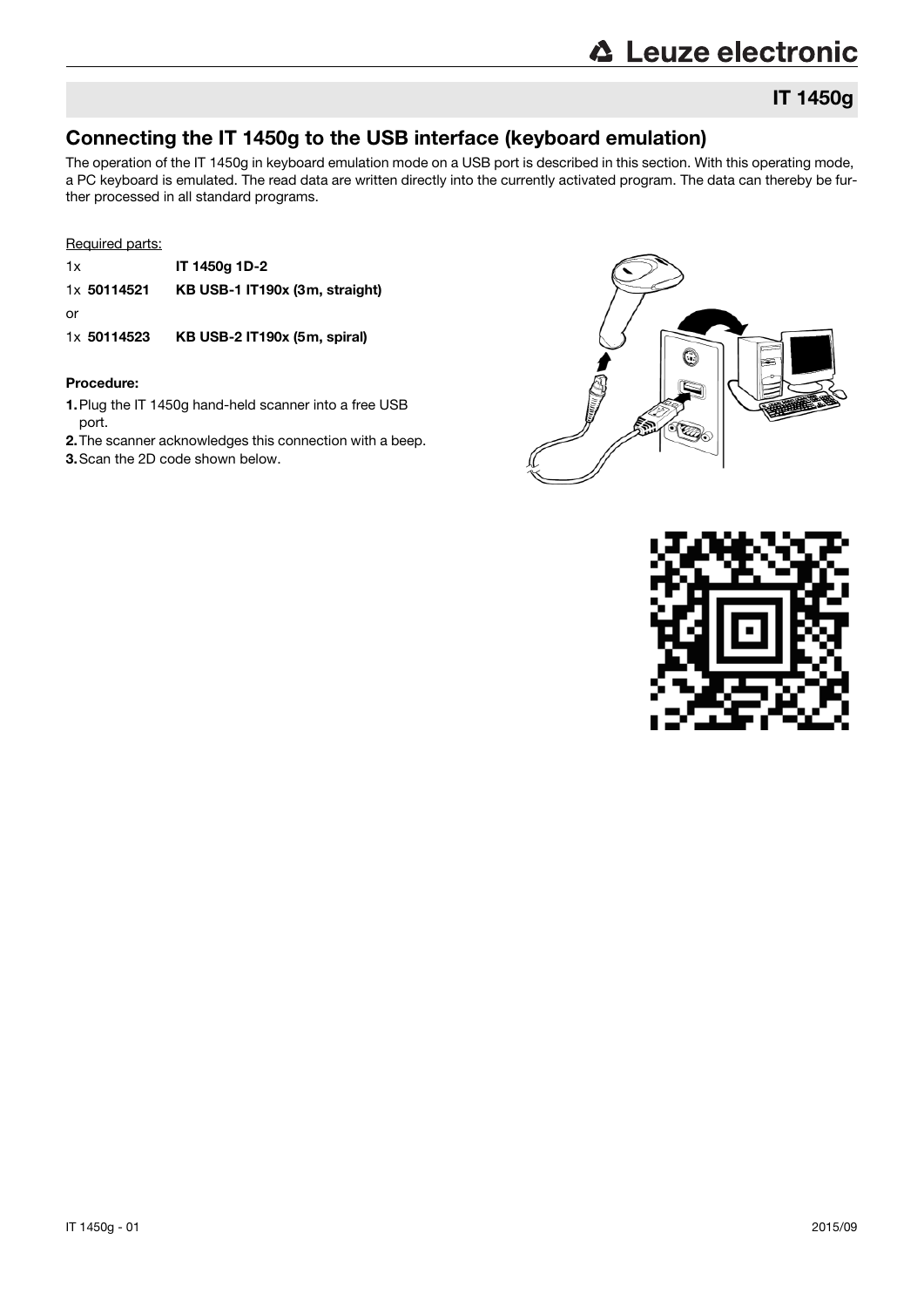## IT 1450g Hand-held bar code scanner

## Connecting the IT 1450g to the USB interface (COM port emulation)

The operation of the IT 1450g as a serial interface on a USB port is described in this chapter. With this operating mode, a COM interface is emulated. The read data are sent to a new COM interface. The drivers with which this COM interface is emulated can be downloaded from our homepage at www.leuze.com. Thus, the data can be processed further in programs which expect data via COM interfaces.

### Required parts:

| 1x          | IT 1450g 1D-2                  |
|-------------|--------------------------------|
| 1x 50114521 | KB USB-1 IT190x (3m, straight) |

or

1x 50114523 KB USB-2 IT190x (5m, spiral)

### Procedure:

- 1.Install the USB serial driver
- (current version available at www.leuze.com).
- 2.Plug the IT 1450g hand-held scanner into a free USB port.
- 3.The scanner acknowledges this connection with a beep.
- 4.Scan the 2D code shown below.
- 5.Open a terminal program or your program for the serial interface, select the new COM port, and make the following settings: baud rate 38,400, 8 data bits, 1 stop bit, no parity, postfix <CR>.